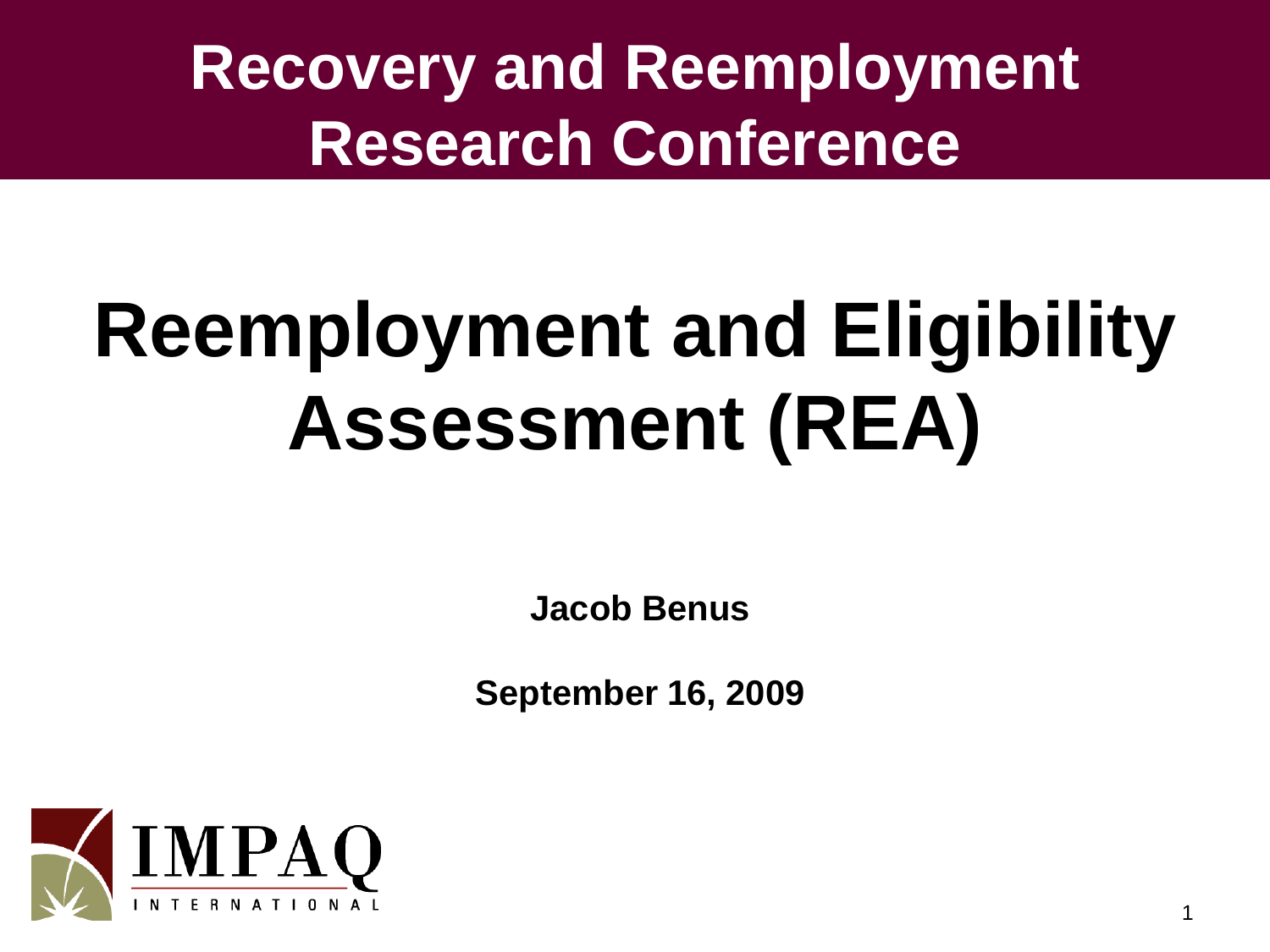## Reemployment and Eligibility Assessment (REA) Initiative

- $\Box$  In 2005, ETA awarded grants to 21 states to pilot the Unemployment Insurance (UI) Reemployment Eligibility Assessment (REA) Initiative.
- FY 2005 REA funding was \$18 million
- FY2010 REA funding request is \$50 million
- provide new REA services that may result in:  $\Box$  The REA initiative provides funds for states to
	- More rapid reemployment for UI claimants; cost
	- Cost-savings for the state's UI trust fund.

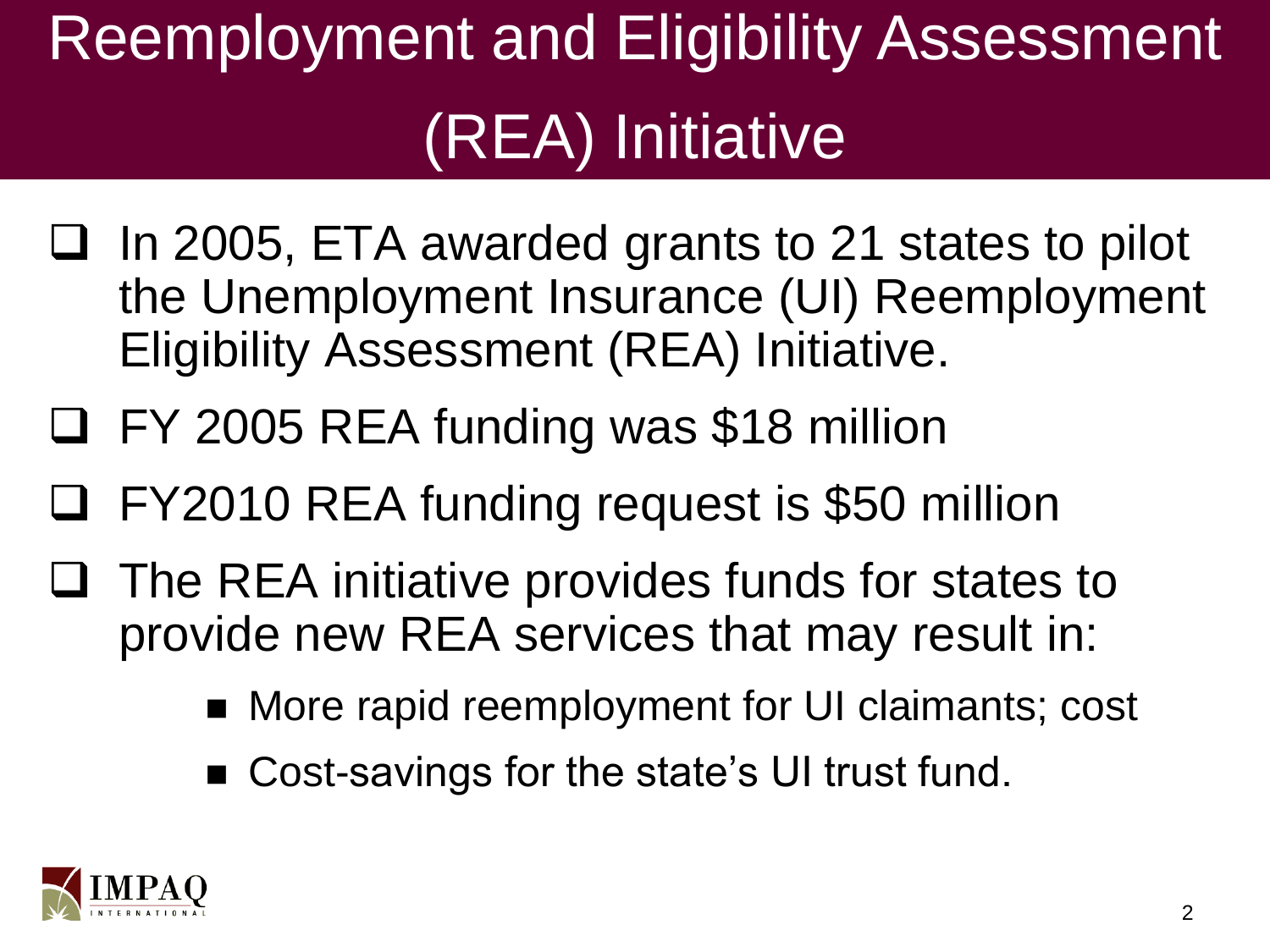## REA Services

REA services include:

- In-person interviews (at One-Stops)
- Review of UI eligibility
- **Provision of labor market information**
- Development of work-search plan
- Referral to reemployment services and/or training as appropriate

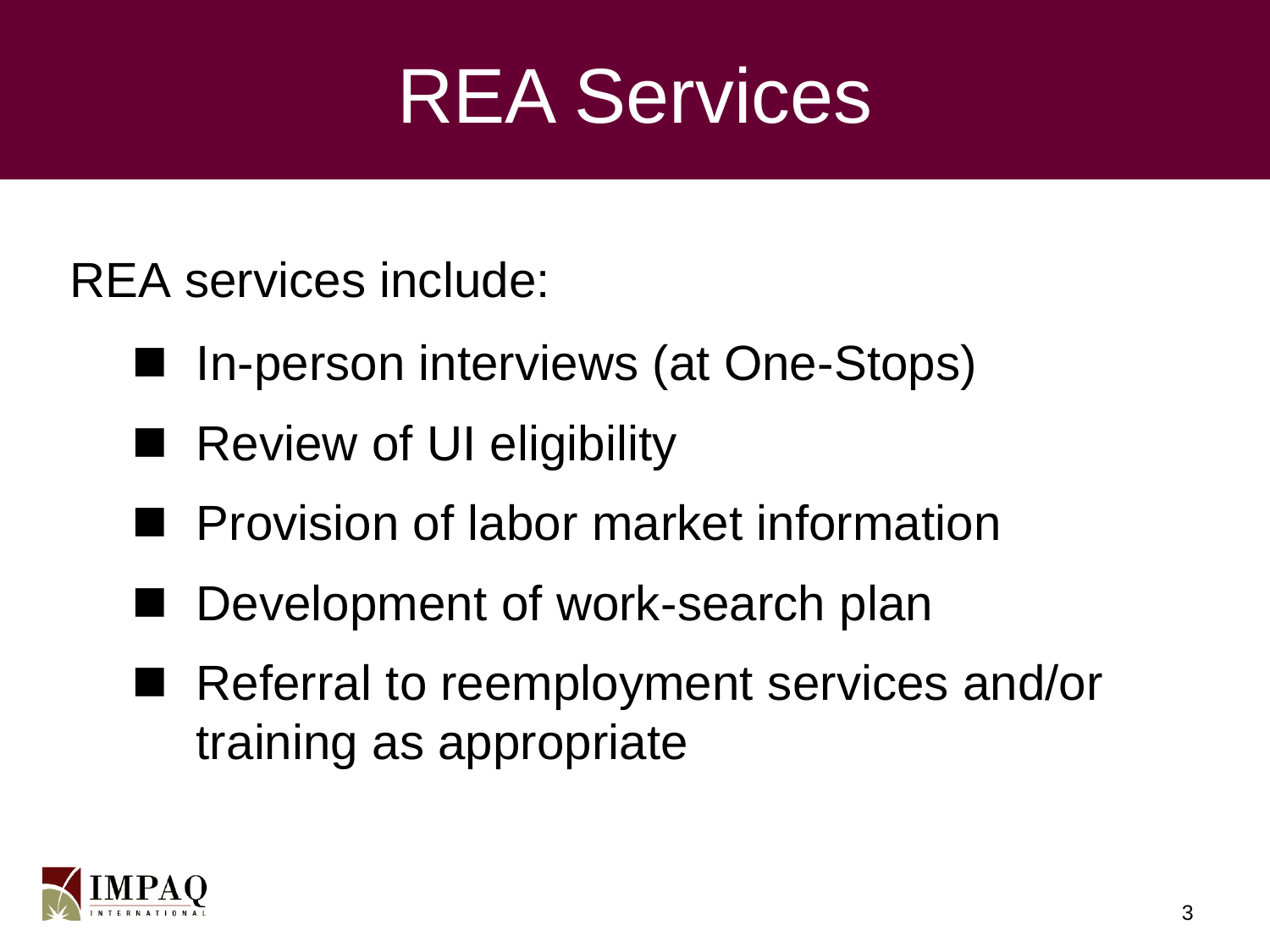### Reemployment and Eligibility Assessment (REA) Study

- □ In FY 2005, 9 REA states were selected as REA research partners:
	- Minnesota
	- Washington
	- Connecticut
- North Dakota California
- **South Carolina**
- Florida
- 
- **Nevada**
- Ohio
- □ Research partners were selected purposefully
- □ REA Study was NOT a national evaluation of REA

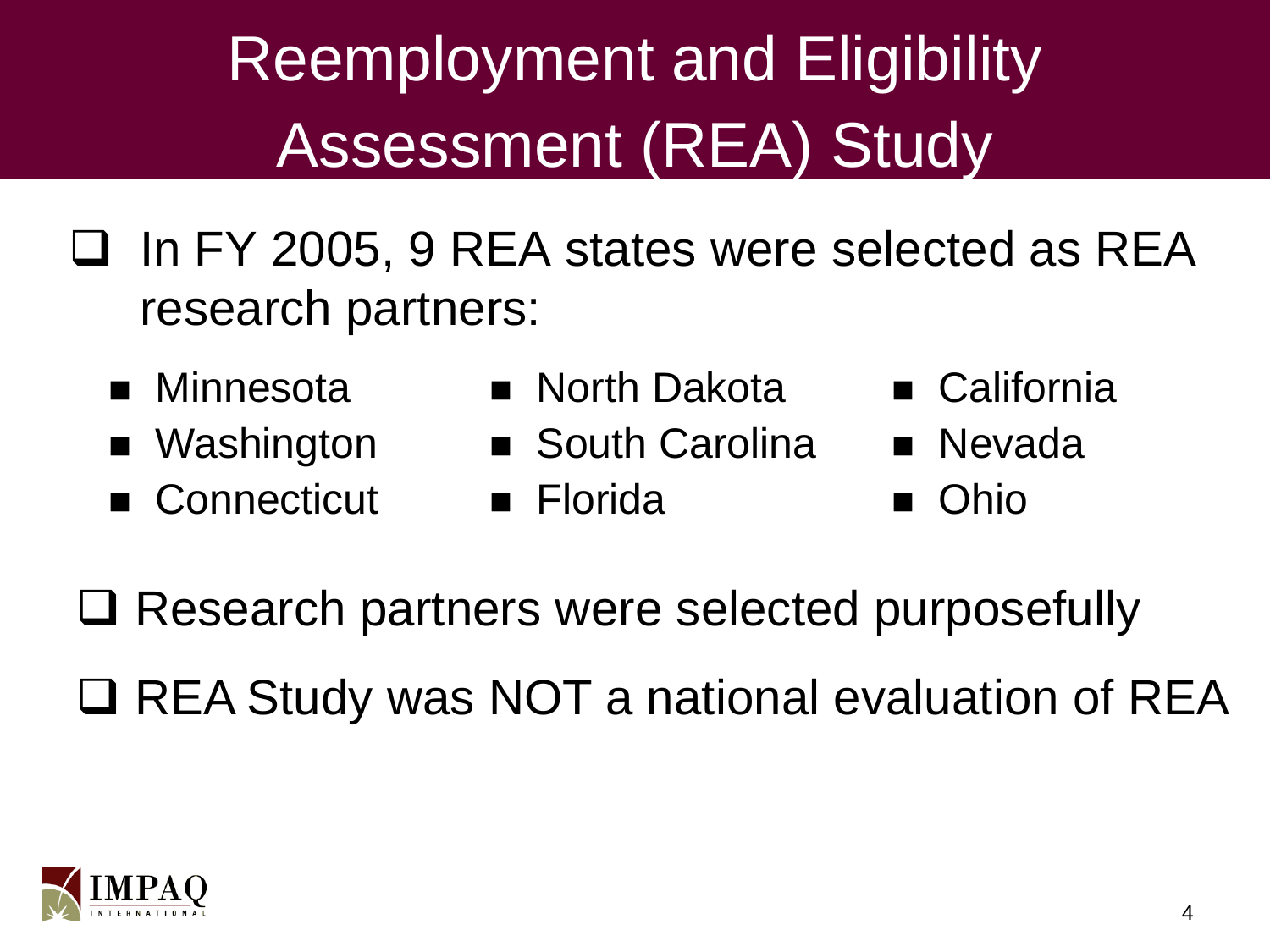## Case Studies

- Detailed case studies conducted in: MN, SC, CT, WA, ND
- • Reviewed each state's comparison group design
- Reviewed each state's evaluation design
- Conducted follow-up interviews in selected states

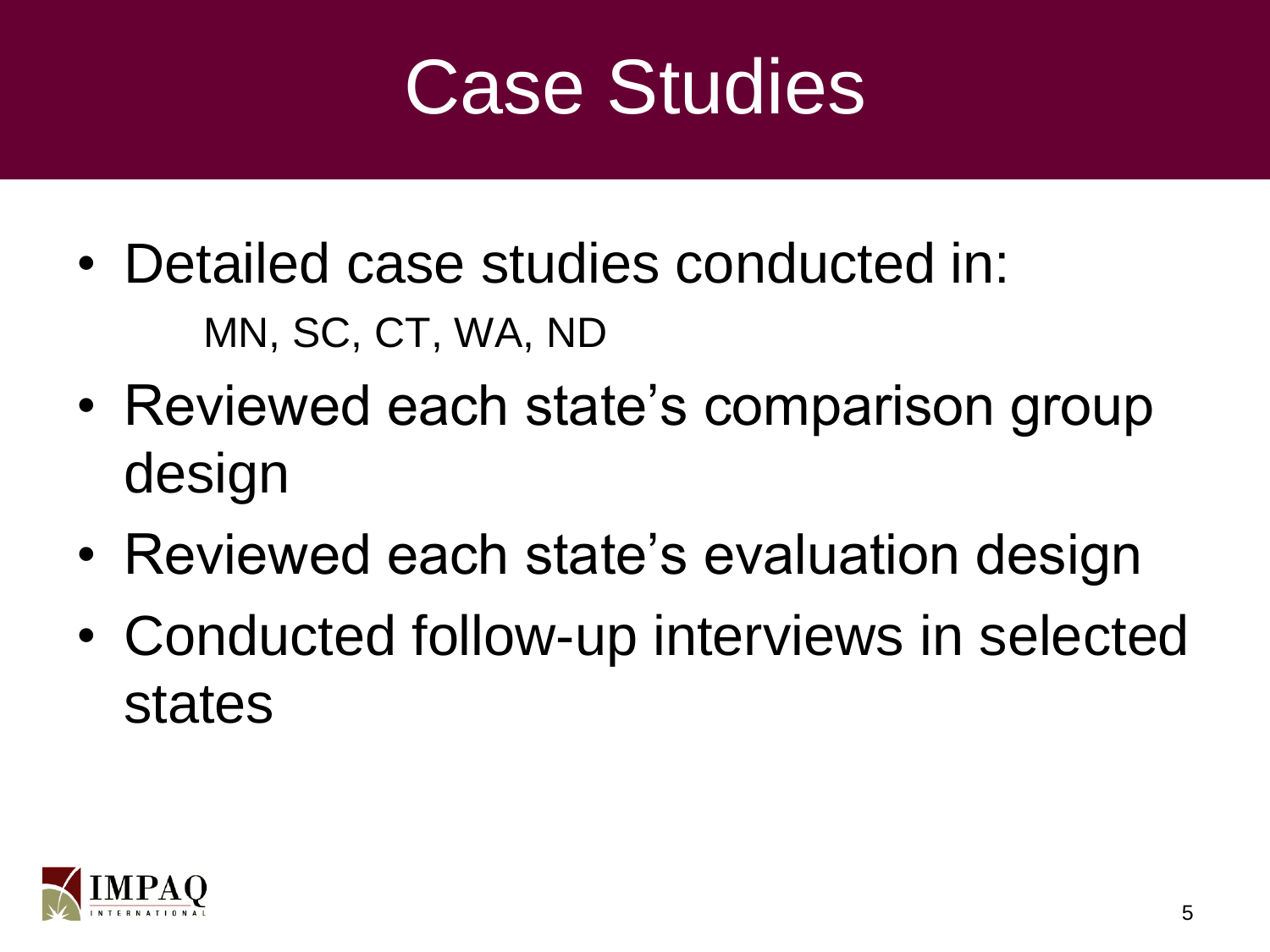## Claimant Follow-up

- participants and control group claimants) At states' request, IMPAQ conducted follow-up telephone interviews of selected claimants (REA
- Follow-up interviews were conducted on behalf of:
	- Minnesota,
	- North Dakota,
	- Ohio, and
	- South Carolina

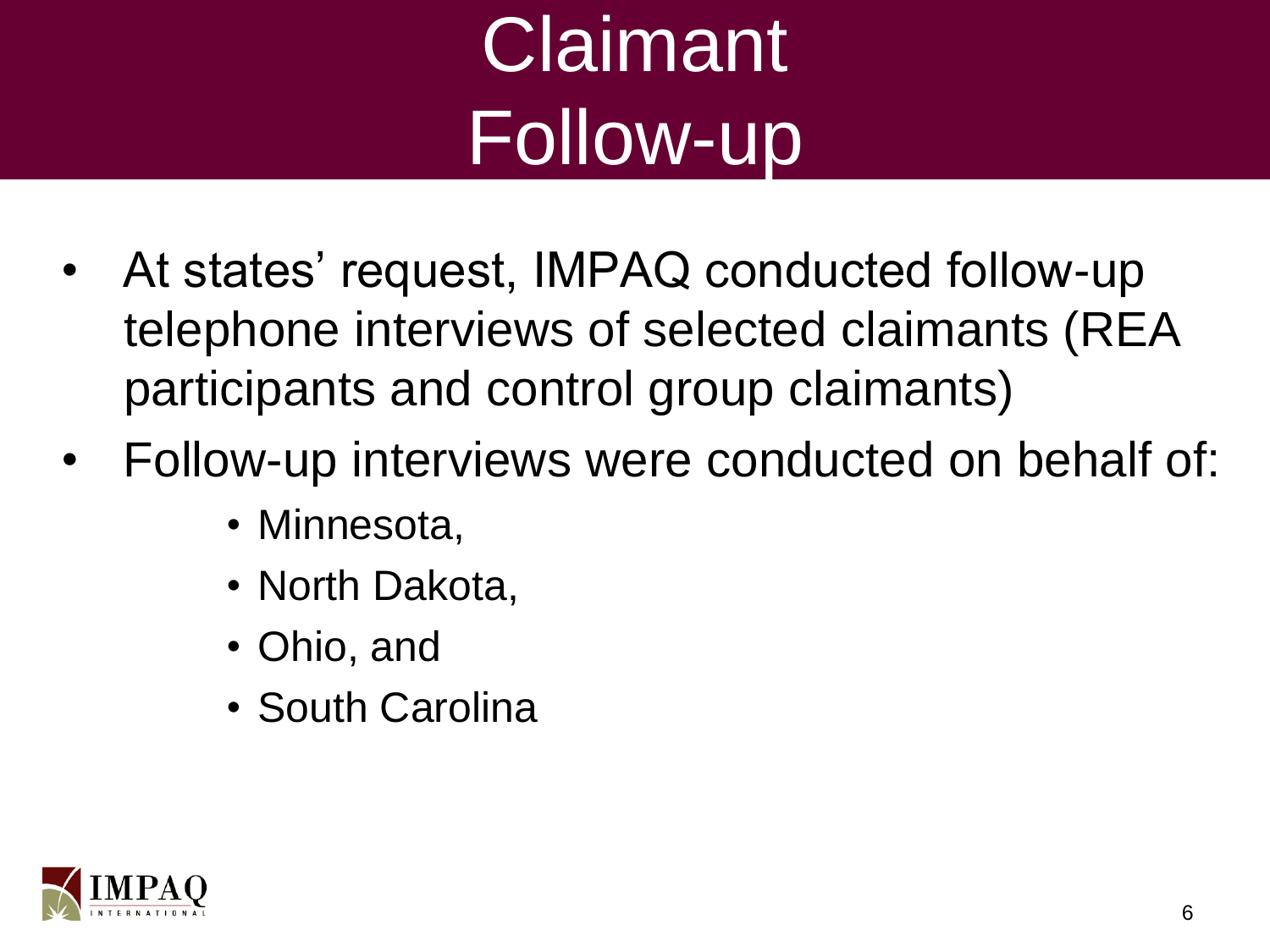#### Process Study Findings: Diverse REA Objectives

States varied in their REA objectives:

- Early intervention
- Multiple/more frequent in-person meetings
- Expand number of claimants contacted
- Direct clients to more intensive reemployment assistance

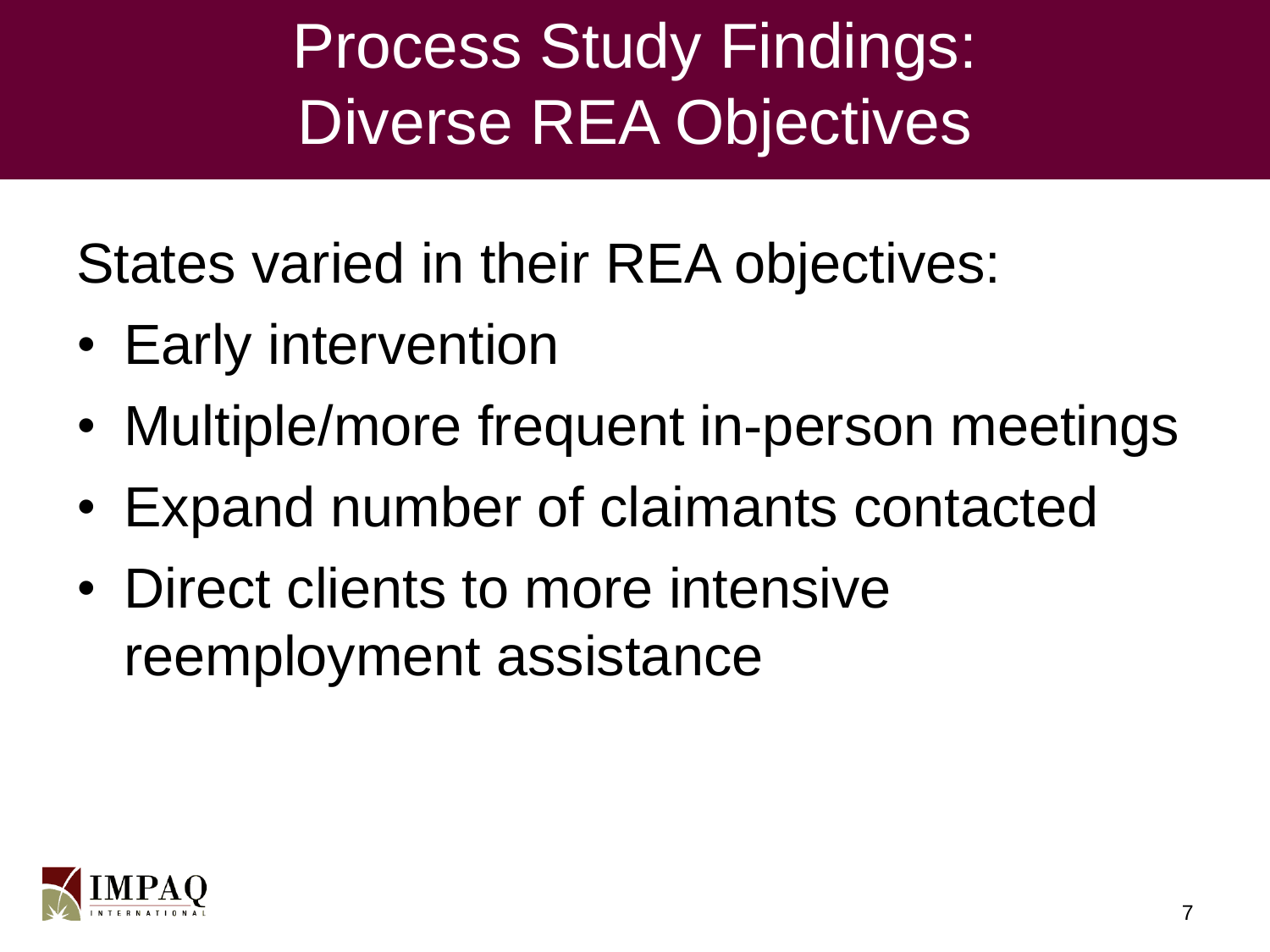#### Process Study Findings: Implementation

States were successful in implementing REA:

- Enhanced collaboration between UI and employment services
- • Cross-training of UI program rules and reemployment
- REA provided additional depth and intensity of existing services
- reemploying claimants • Generally positive about REA's effect on

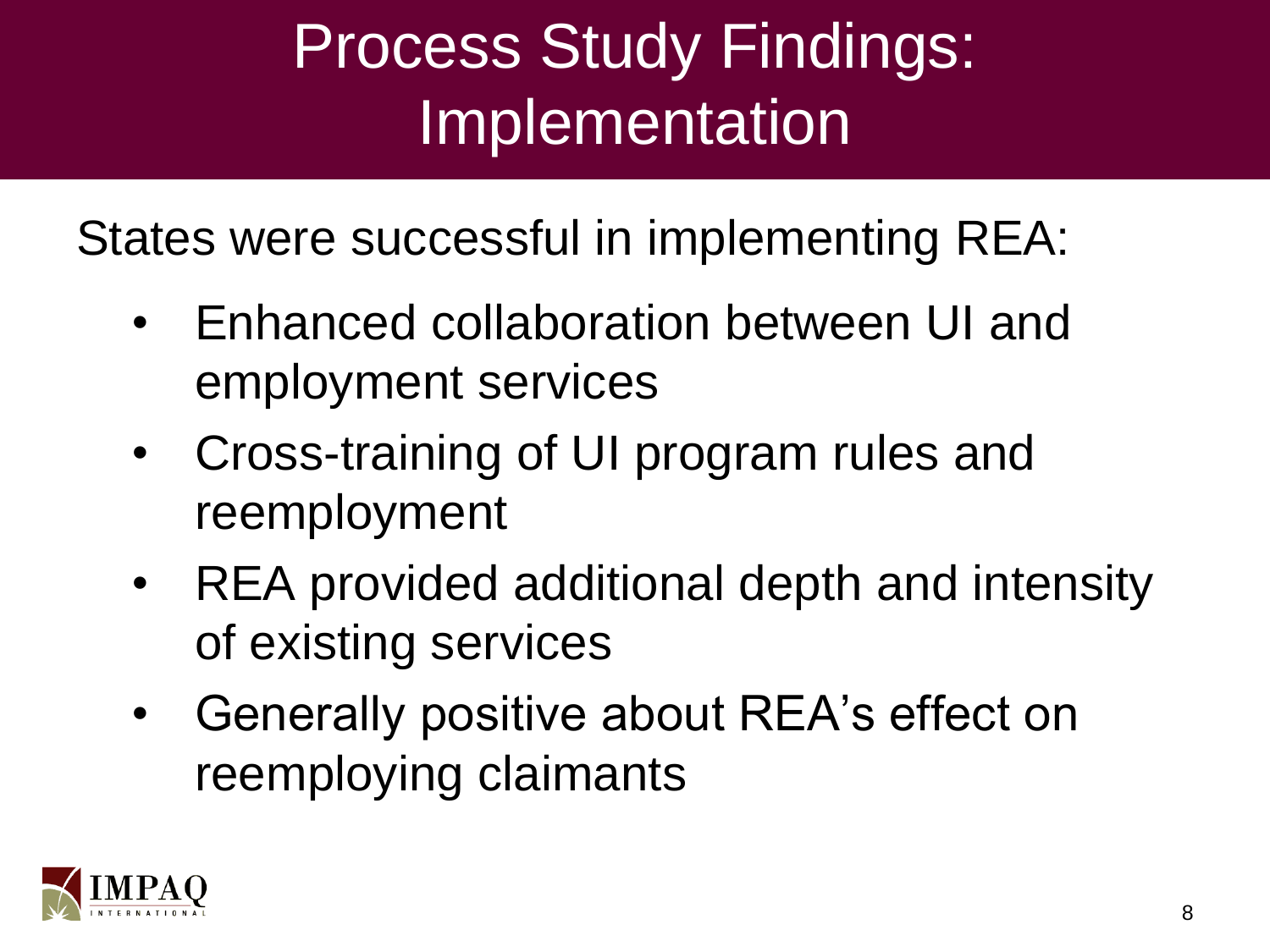### Process Study Findings: Reporting of Results

- Although DOL funding was available to support the data reporting, a number of states indicated that they were having trouble complying with data reporting requirements.
- Shortage of programming staff prevented some states from reporting the required ETA 9128 data form (activities).
- Even more states had difficulty reporting the ETA 9129 (outcomes).

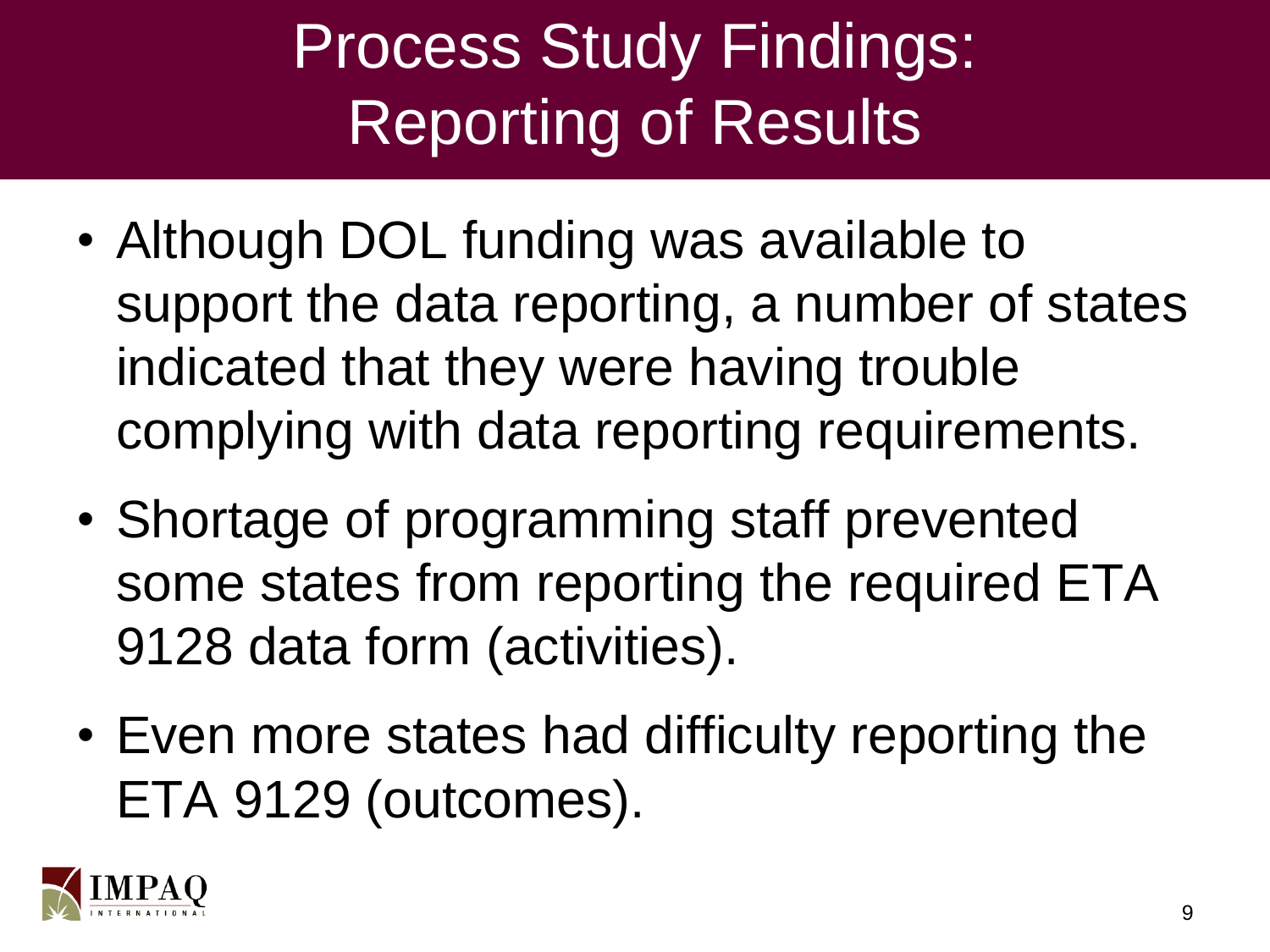## Comparison Group Design and **Implementation**

States had varied success in establishing rigorous comparison group design

- Some states established rigorous random assignment designs
- Other states established designs that prevented a rigorous impact evaluation
- • Still other states agreed to change their design based on IMPAQ's technical assistance

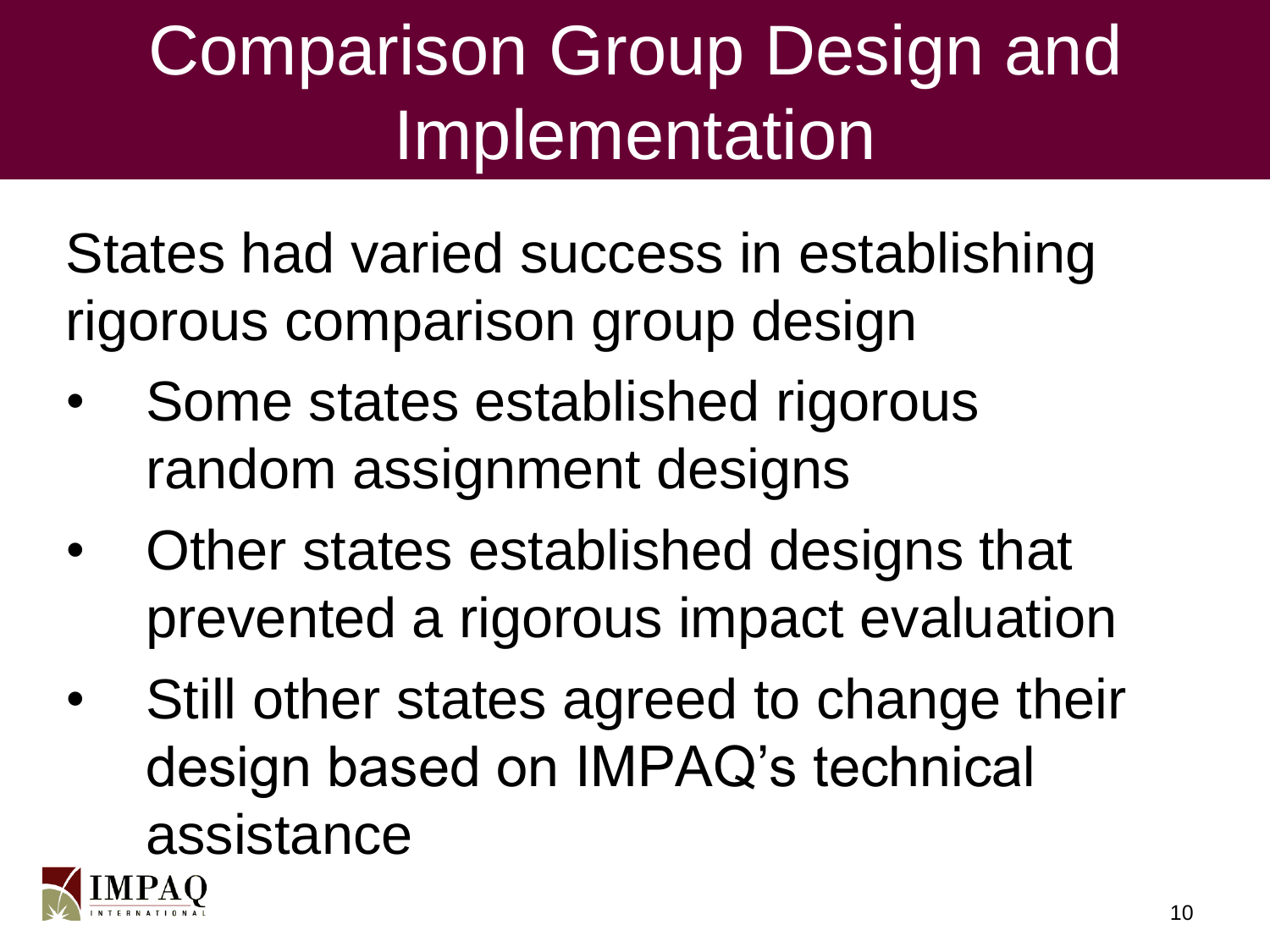## Measuring Program Impacts

- • As a result of the lack of state reported REA data, IMPAQ developed an alternative strategy for evaluating REA impacts.
- IMPAQ analyzed program impacts using UI administrative data and follow-up interview data.
- Minnesota and North Dakota • Impact evaluations were conducted in

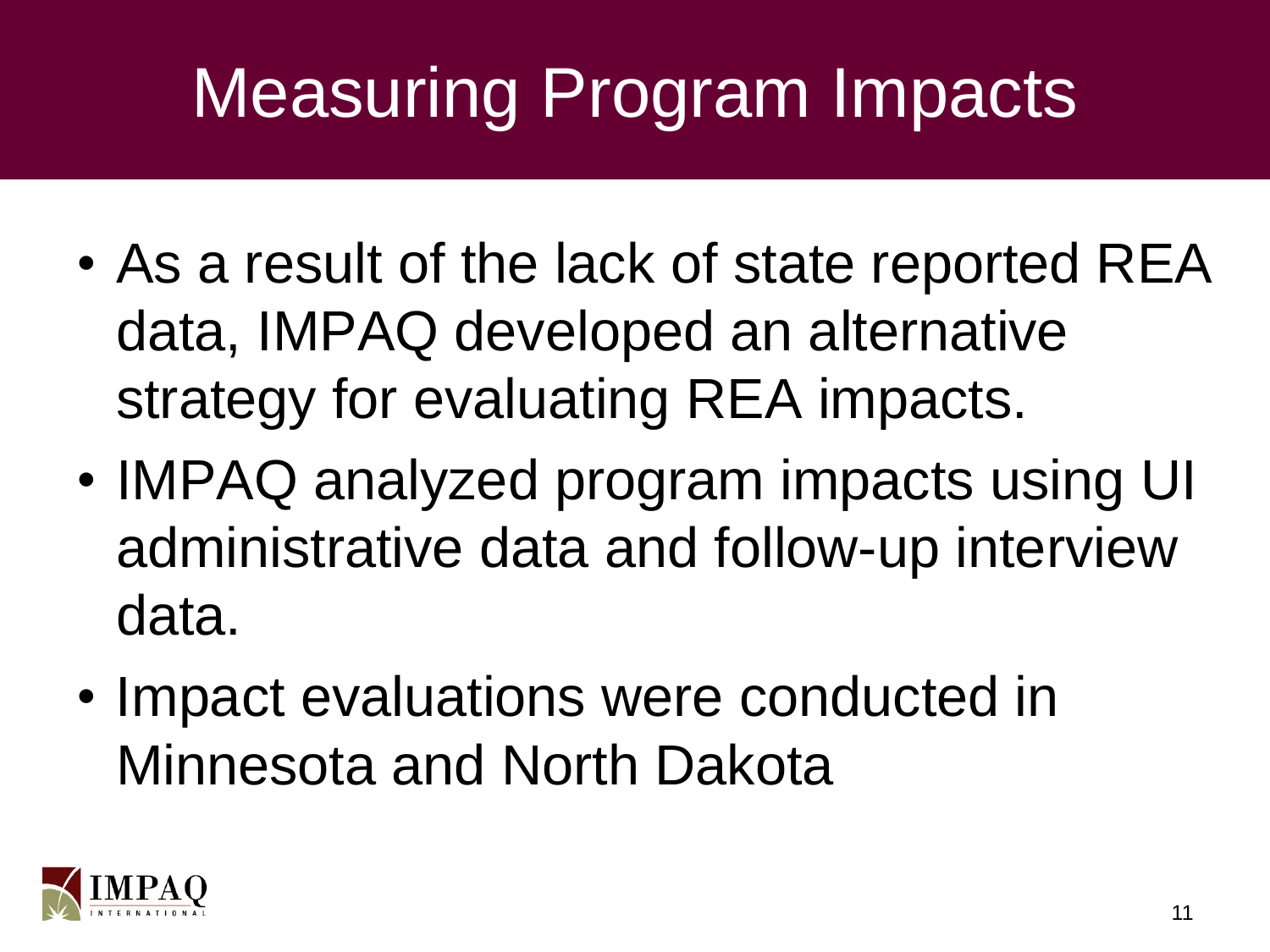# Minnesota REA Study Design

- Control group: all eligible claimants whose SSN ends in "6"
- Two treatment groups:
	- Treatment 1 (single REA interview) or
	- > Treatment 2 (multiple REA interviews)

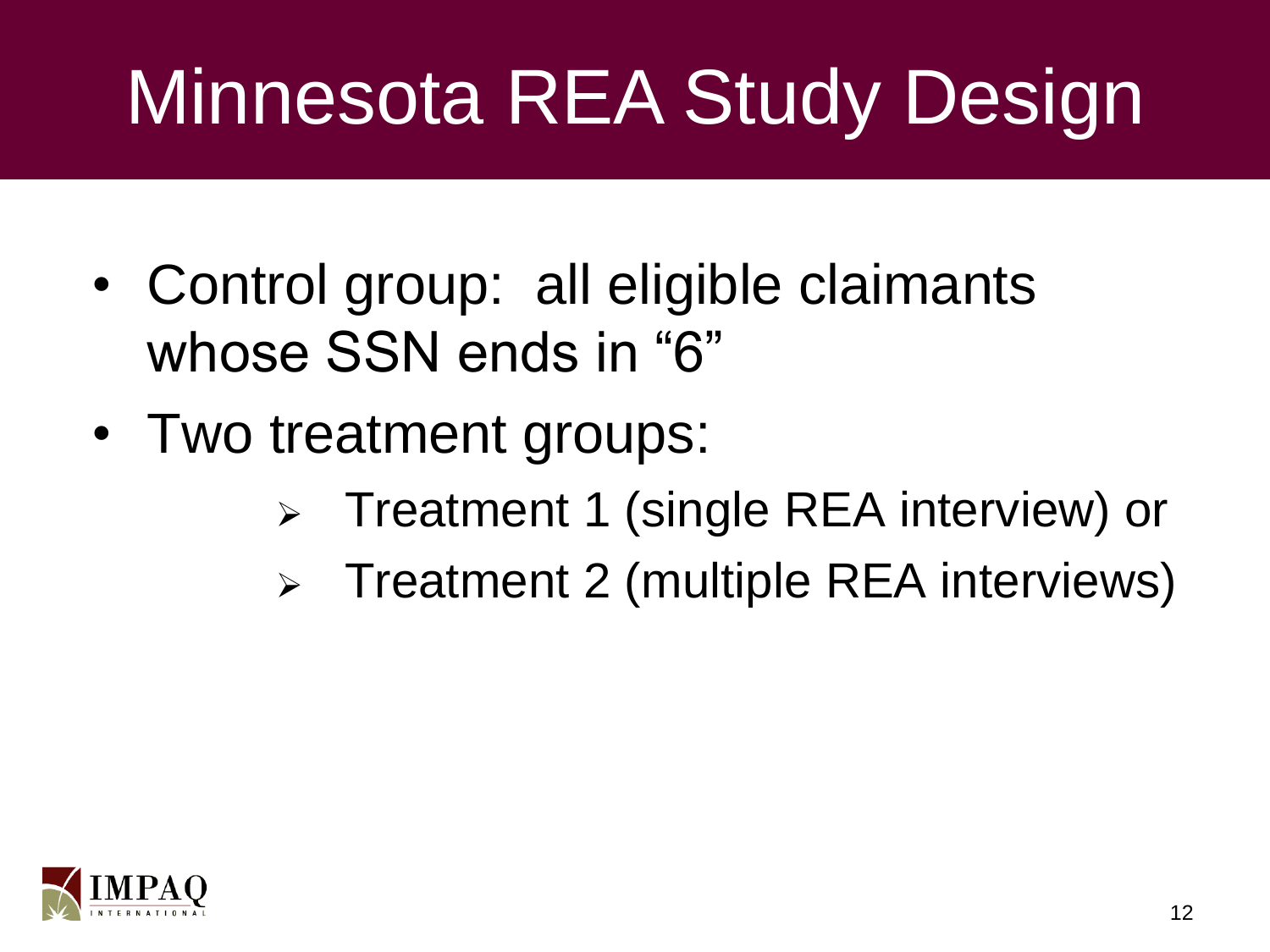## Minnesota REA Analysis Issues

- enters the pool • Control group selected as soon as claimant
- Treatment group members are subject to selection for 8 weeks.
- Adjustments were necessary to make the control and treatment groups comparable.
- Final Analysis sample of the UI admin data:
	- $\geq$  Controls = 544
	- $\triangleright$  T1 = 3,038
	- $\triangleright$  T2 = 2,316

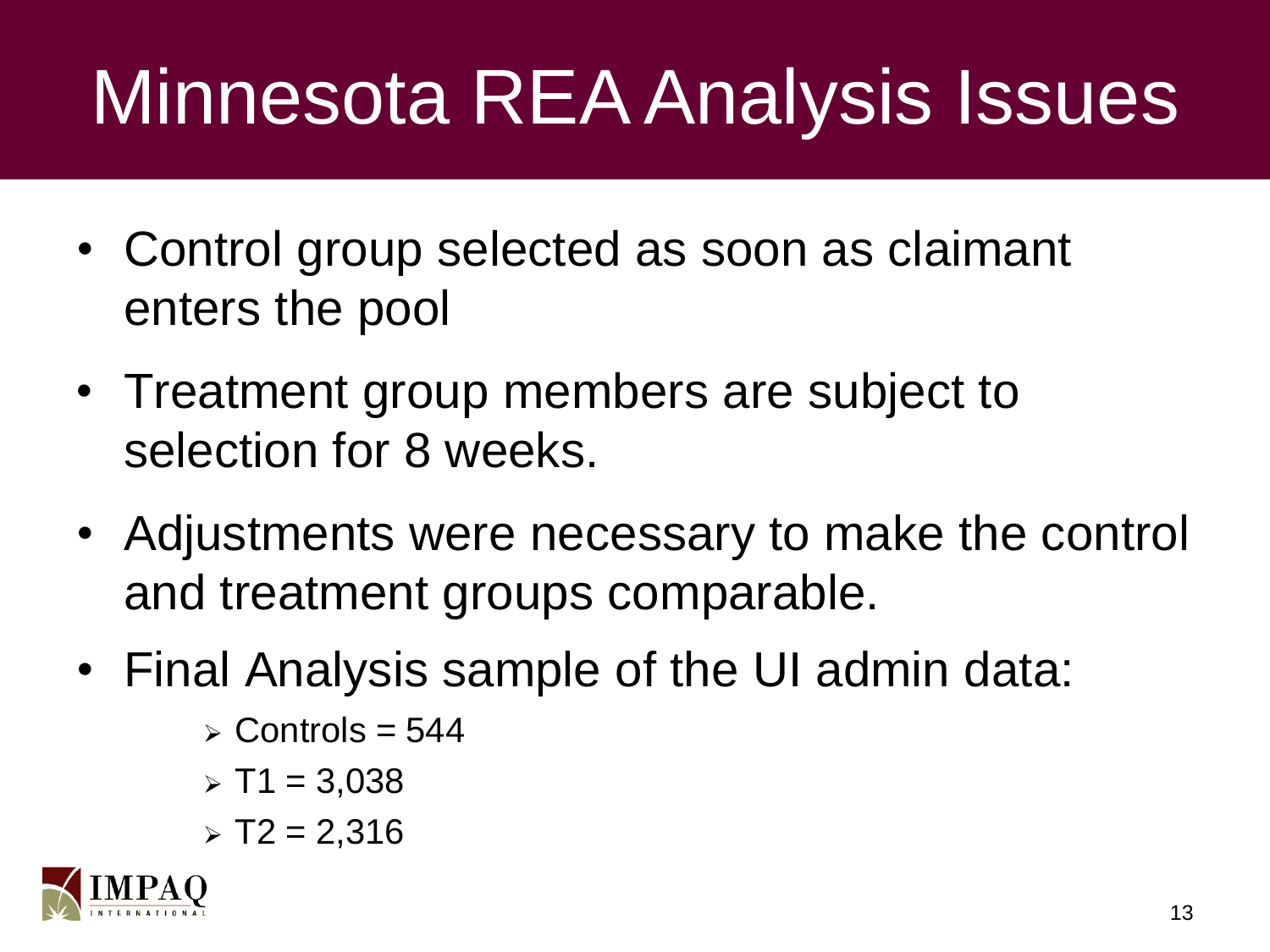# Findings from UI Data

- REAs (T2) reduced: • Regression-adjusted analysis shows that multiple
	- $\triangleright$  weeks claimed by 0.9 weeks,
	- $\triangleright$  weeks compensated by 1.2 weeks,
	- $\triangleright$  the likelihood of exhausting UI benefits by 3.7 percentage points,
	- percentage points.  $\triangleright$  the likelihood of having an overpayment by 3.8
- Single REA (T1) reduced the likelihood of having an overpayment by 3.5 percentage points.

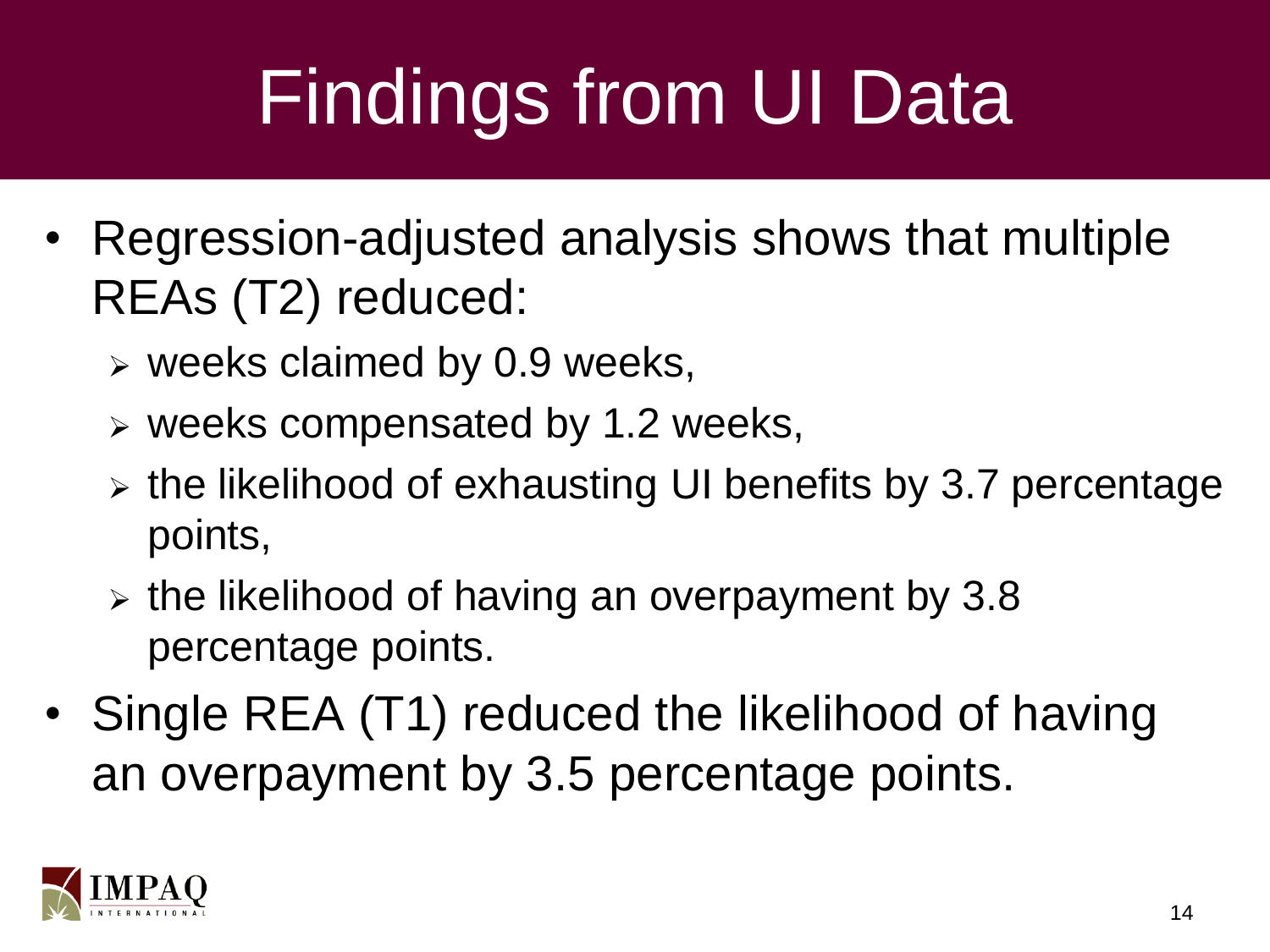## Findings from Follow-up Interview Data

- months of initial claims for T2 by 5.6 percentage • REA increased likelihood of returning to work w/in 6 points, but not for T1.
- REA had no impact on hourly wages.
- REA increased hours worked per week for both T1 and T2.
- impression of the REA process. • A majority of MN REA participants had a favorable
- return to work more quickly. • Few reported that the REA process helped them to